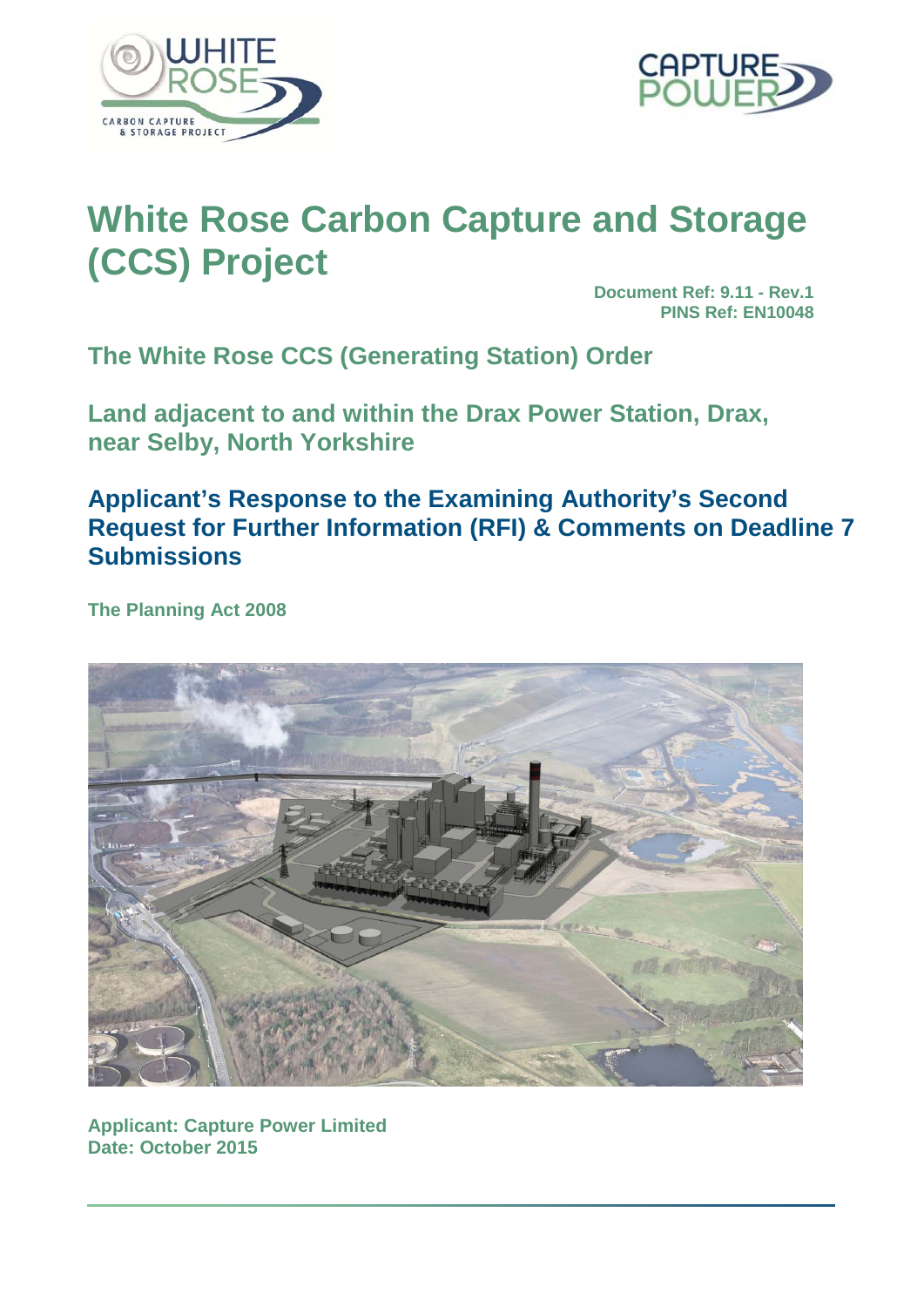



## **Document History**

| <b>Document Number</b> | 9.11                          |             |          |
|------------------------|-------------------------------|-------------|----------|
| <b>Revision</b>        | 1                             |             |          |
| <b>Author</b>          | Dalton Warner Davis LLP (DWD) |             |          |
| <b>Signed</b>          | Geoff Bullock (GB)            | <b>Date</b> | 07.10.15 |
| <b>Approved By</b>     | GB                            |             |          |
| <b>Signed</b>          | GB                            | <b>Date</b> | 07.10.15 |
| <b>Document Owner</b>  | <b>DWD</b>                    |             |          |

| <b>Revision History</b>    |          |                                    |                      |
|----------------------------|----------|------------------------------------|----------------------|
| <b>Revision No.   Date</b> |          | <b>Reason for Revision</b>         | <b>Authorised By</b> |
|                            | 07.10.15 | Submission version for Deadline 8. | GB                   |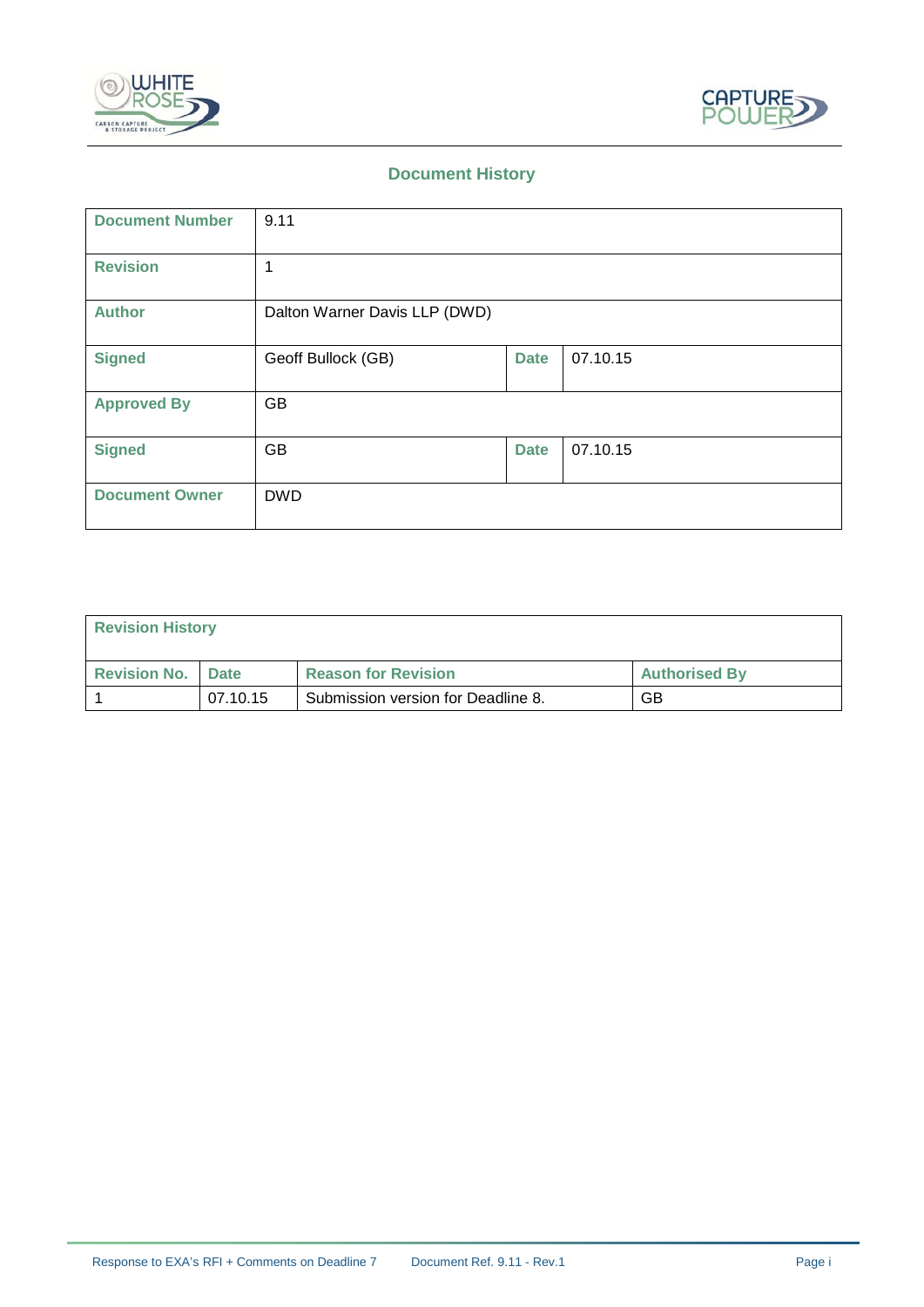



| <b>Glossary</b> |                                                     |
|-----------------|-----------------------------------------------------|
| <b>CCS</b>      | Carbon Capture and Storage                          |
| dВ              | Decibel                                             |
| <b>DCO</b>      | Development Consent Order                           |
| ExA             | <b>Examining Authority</b>                          |
| <b>NSR</b>      | Noise Sensitive Receptor                            |
| <b>NYCC</b>     | North Yorkshire County Council                      |
| <b>PEIR</b>     | <b>Preliminary Environmental Information Report</b> |
| <b>PINS</b>     | Planning Inspectorate                               |
| <b>RFI</b>      | <b>Request for Further Information</b>              |
| <b>SDC</b>      | <b>Selby District Council</b>                       |
| SoCG            | Statement of Common Ground                          |
| <b>TCPA</b>     | Town and Country Planning Act 1990                  |
| <b>WHO</b>      | World Health Organisation                           |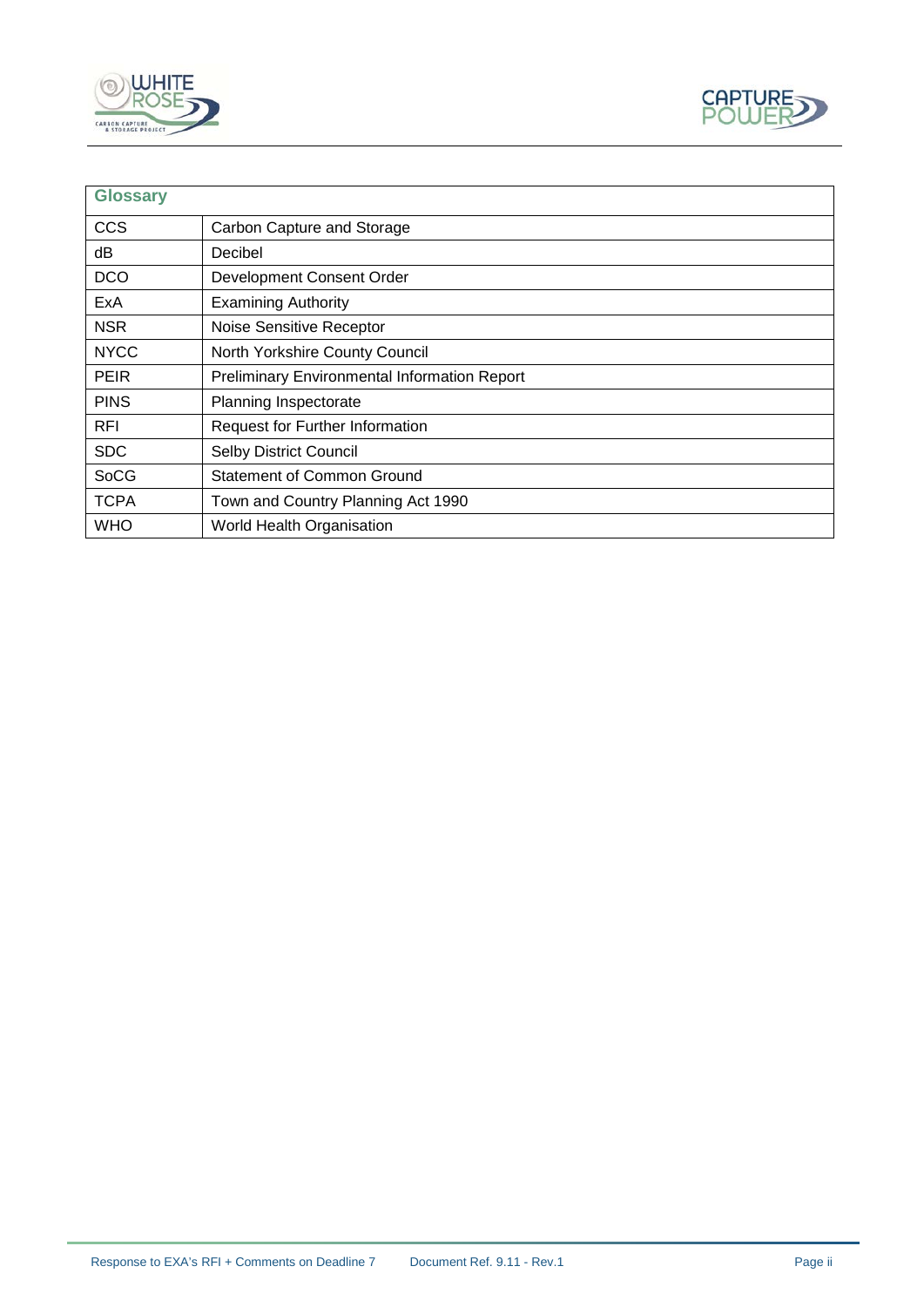



## **CONTENTS**

| 2.0 APPLICANT'S RESPONSE TO EXA'S SECOND REQUEST FOR FURTHER |
|--------------------------------------------------------------|
|                                                              |

## **TABLES**

| TABLE 2.1 - APPLICANT'S RESPONSE TO EXA'S SECOND REQUEST FOR  |  |
|---------------------------------------------------------------|--|
|                                                               |  |
| TABLE 2.2 - APPLICANT'S COMMENTS ON DEADLINE 7 SUBMISSIONS  5 |  |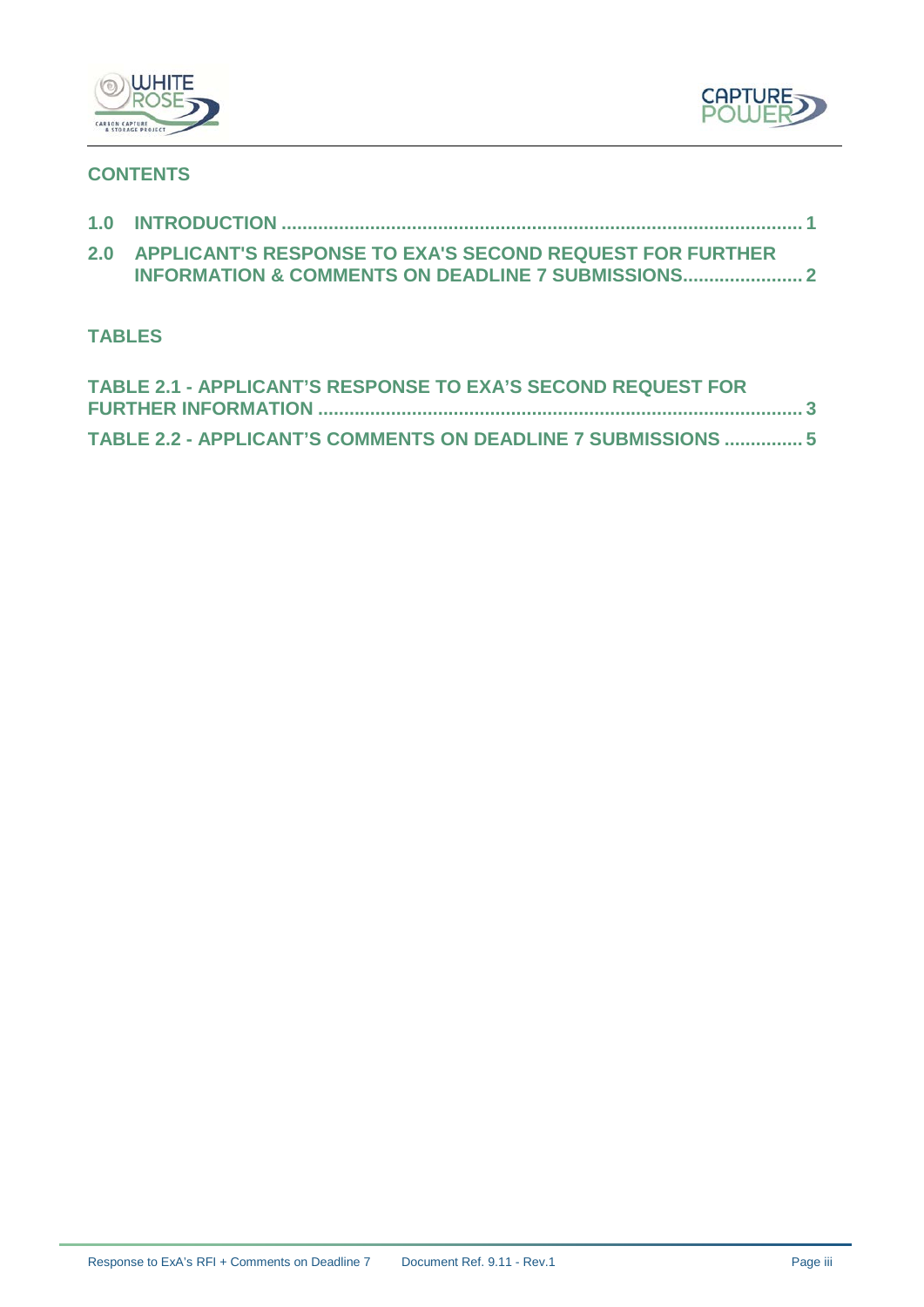



#### <span id="page-4-0"></span>**1.0 INTRODUCTION**

- 1.1 This document has been prepared in respect of Capture Power Limited's (the Applicant's) application (the Application) submitted, pursuant to Section 37 of The Planning Act 2008, for a Development Consent Order ('DCO') for the White Rose Carbon Capture and Storage ('CCS') Project (the 'Project') to the Secretary of State c/o The Planning Inspectorate ('PINS') on 21 November 2014. The Application was accepted for Examination on 17 December 2014
- 1.2 The Project comprises the construction, operation and maintenance of a new thermal generating station (an ultra-supercritical oxy-fuel coal-fired power plant of up to 448 megawatts gross with the ability to co-fire biomass) that will be fitted with CCS technology in addition to associated development, on land within and adjacent to the existing Drax Power Station site, Drax, near Selby, North Yorkshire, YO8 8PH, within the administrative areas of North Yorkshire County Council and Selby District Council.
- 1.3 This document sets out the Applicant's responses to the Examining Authority's (ExA's) second request for further information (RFI), which was issued on the 30 September 2015. In addition, the document provides the Applicant's comments, where appropriate, on the submissions made by Interested Parties at Deadline 7. The Applicant's responses and comments are provided in Section 3.
- 1.4 The document has been submitted for Deadline 8 of the Examination.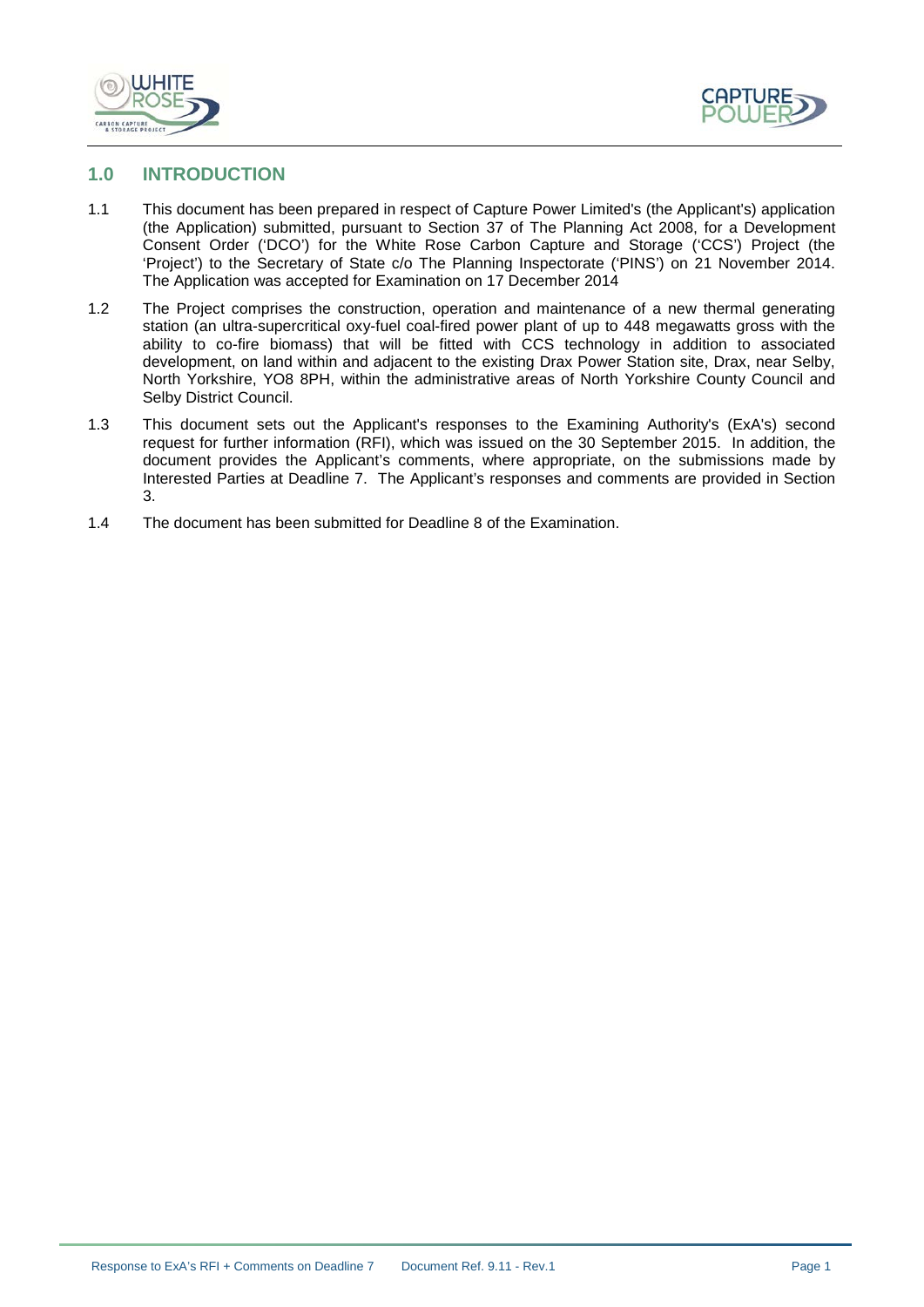



### <span id="page-5-0"></span>**2.0 APPLICANT'S RESPONSE TO EXA'S SECOND REQUEST FOR FURTHER INFORMATION & COMMENTS ON DEADLINE 7 SUBMISSIONS**

- 2.1 The Applicant's response to the ExA's second RFI is set out in Table 2.1 on the following pages of this document.
- 2.2 Table 2.1 includes the reference number for each ExA RFI/question, the text of the RFI/question and the Applicant's response to each.
- 2.3 In addition to Table 2.1, Table 2.2 sets out the Applicant's comments, where appropriate, on the submissions made by Interested Parties at Deadline 7. This includes the Applicant's initial comments on Selby District Council's (SDC's) Deadline 7 submission (forwarded by SDC to PINS by email on 5 October 2015), which the Applicant only became aware of on 6 October 2015 (when it was published). The Applicant reserves the right to comment further on the matters raised in that document prior to the end of the Examination, and in accordance with any direction given by the ExA.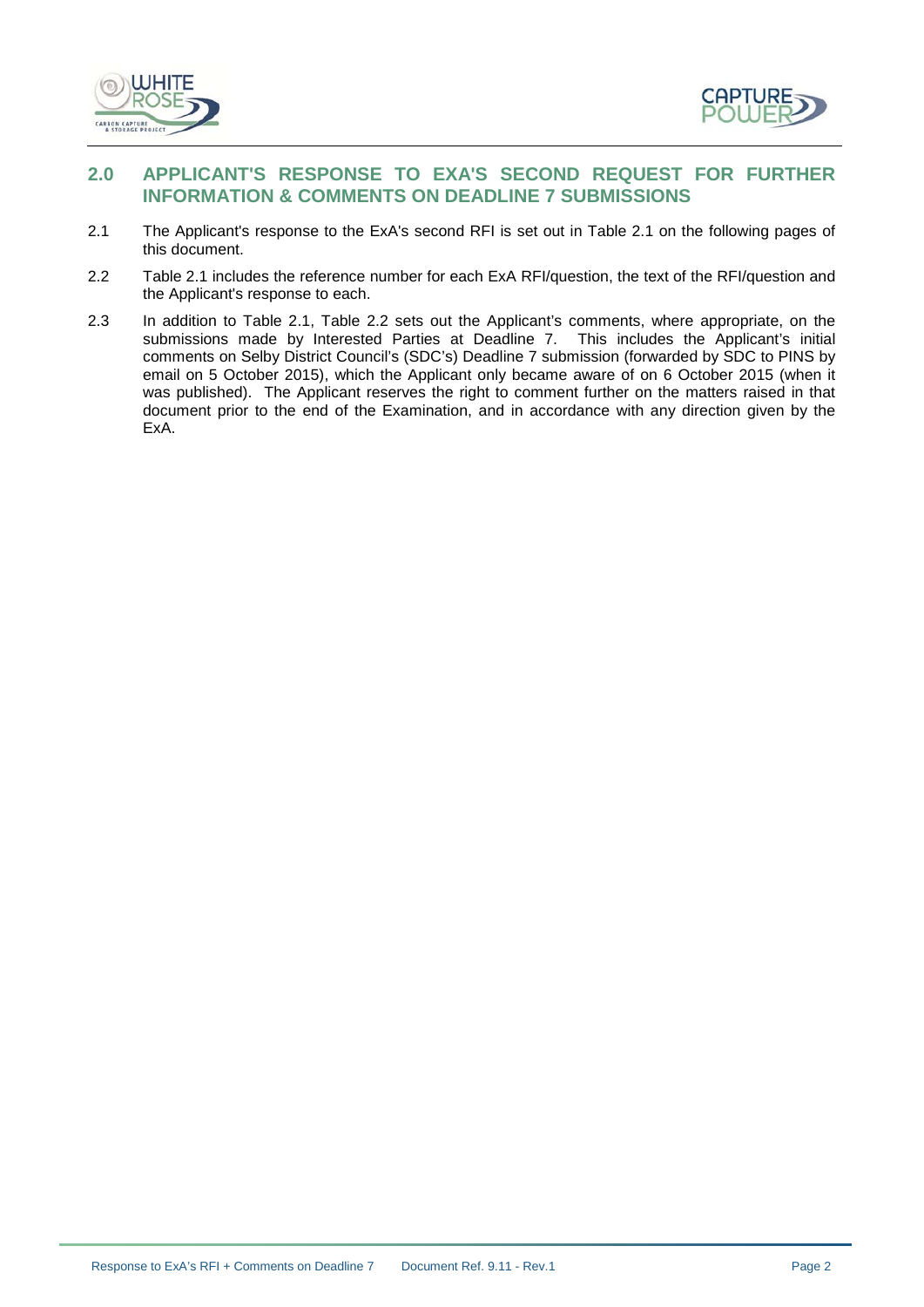



#### *Table 2.1 - Applicant's Response to ExA's Second Request for Further Information*

<span id="page-6-0"></span>

| Ref. | <b>ExA RFI/Question</b>                                                                                                                                      | <b>Applicant's Response</b>                                                                                                                                                                                                                                                                                                                                                                                                                                                                                                                                                                                                                                                                                                                         |
|------|--------------------------------------------------------------------------------------------------------------------------------------------------------------|-----------------------------------------------------------------------------------------------------------------------------------------------------------------------------------------------------------------------------------------------------------------------------------------------------------------------------------------------------------------------------------------------------------------------------------------------------------------------------------------------------------------------------------------------------------------------------------------------------------------------------------------------------------------------------------------------------------------------------------------------------|
| 1.0  | <b>Noise</b>                                                                                                                                                 |                                                                                                                                                                                                                                                                                                                                                                                                                                                                                                                                                                                                                                                                                                                                                     |
| 1.2  | Applicant, the Table shows a daytime noise rating level at<br>Receptor 5 as being background +10dB. Why is this<br>higher than SDC's recommendation of +5dB? | There are two Noise Sensitive Receptors (NSRs) which cannot meet SDC's preferred<br>target of +5dB above background noise levels during the day:<br>NSR 1 (Foreman's Cottage); and<br>$\bullet$<br>NSR 5 (Drax Abbey Farm).                                                                                                                                                                                                                                                                                                                                                                                                                                                                                                                         |
|      |                                                                                                                                                              | These two NSRs are the closest residential properties to the Project site and hence<br>display the largest difference between the background noise and the predicted<br>operational noise from the Project compared with other NSRs.                                                                                                                                                                                                                                                                                                                                                                                                                                                                                                                |
|      |                                                                                                                                                              | The data generated by the noise model predicted that the daytime noise level would<br>be 49dB at NSR 1 and 46dB at NSR 5. Both of these levels are below the BS 8233<br>guideline for annoyance of 50dB (BS 8233: 2014 Guidance on Sound Insulation and<br>Noise Reduction for Buildings). During the development of the Project the<br>engineering team has undertaken a comprehensive assessment of possible<br>mitigation measures at source. This has led to the comprehensive attenuation<br>measures previously supplied (Document Ref. 9.10). The Applicant maintains that<br>there are no practicable or effective means of reducing the daytime noise levels<br>further at these NSRs via further mitigation at source as described below. |
|      |                                                                                                                                                              | The Project's engineering team has looked very carefully at the necessary and<br>appropriate at source mitigation which can be applied to the various pieces of plant<br>and equipment. The process of developing the appropriate mitigation necessary to<br>mitigate noise impacts is outlined in Document Ref. 9.10 'Summary of Noise<br>Mitigation Measures'. That document also outlines other noise mitigation techniques<br>which were considered but, having been assessed, were_not adopted as they would<br>not have conferred significant attenuation.                                                                                                                                                                                    |
|      |                                                                                                                                                              | The Applicant has engaged with SDC regarding discussions on other potential<br>mitigation measures at NSR 1 and NSR 5 since the development of the PEIR as the<br>Applicant knew that operational noise levels at these receptors would exceed 5 dB<br>over baseline. As previously outlined this led to the development of a package of                                                                                                                                                                                                                                                                                                                                                                                                            |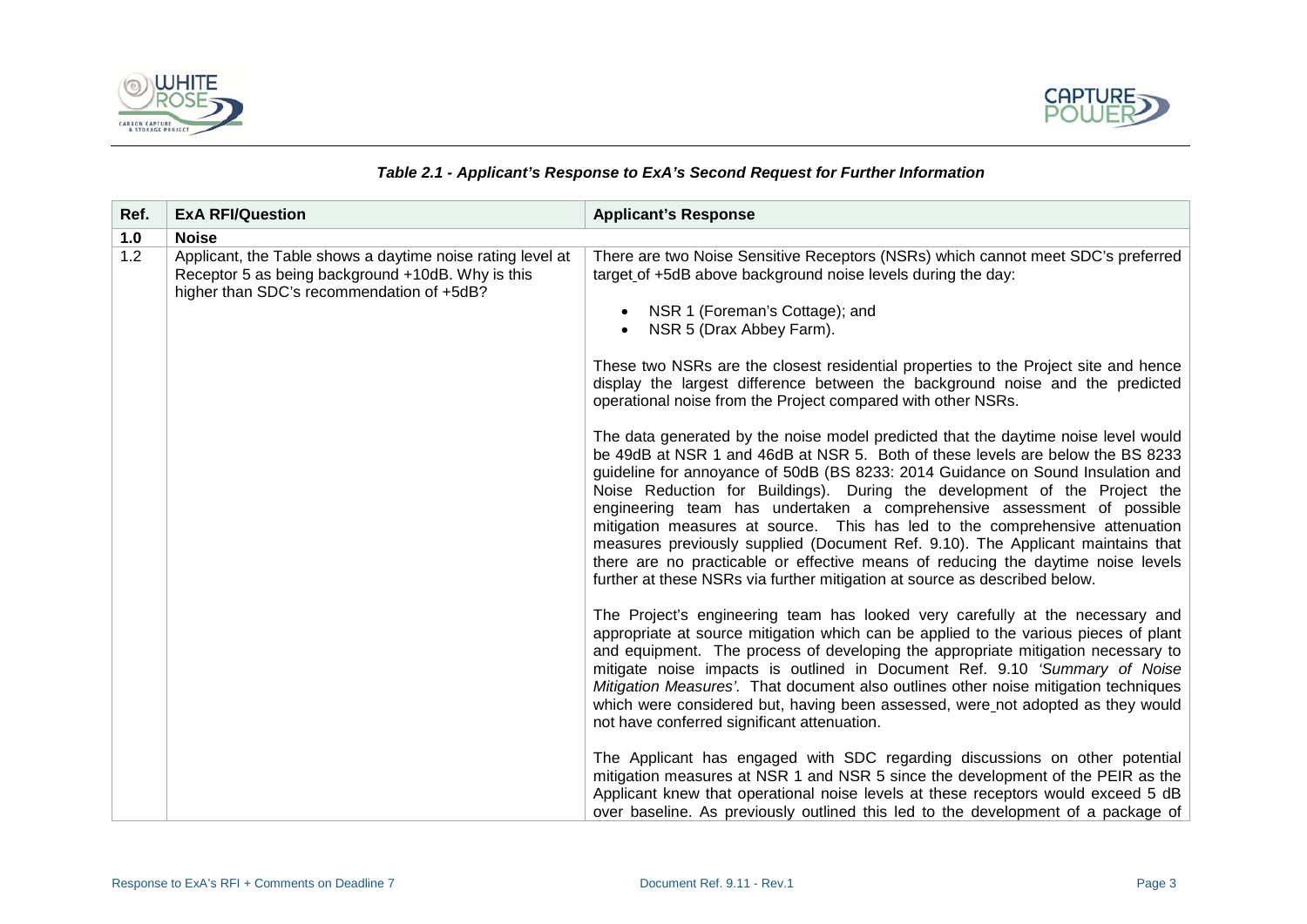



| Ref. | <b>ExA RFI/Question</b>                                                                                                                                 | <b>Applicant's Response</b>                                                                                                                                                                                                                                                                                                                                                                                                                                                                                                                                                   |
|------|---------------------------------------------------------------------------------------------------------------------------------------------------------|-------------------------------------------------------------------------------------------------------------------------------------------------------------------------------------------------------------------------------------------------------------------------------------------------------------------------------------------------------------------------------------------------------------------------------------------------------------------------------------------------------------------------------------------------------------------------------|
|      |                                                                                                                                                         | mitigation at receptors (to be secured by requirement 23 of the draft DCO). As per<br>the SoCG submitted at Deadline 7, this section of the requirement is agreed with<br>SDC.                                                                                                                                                                                                                                                                                                                                                                                                |
| 1.3  | Can the Applicant provide further justification why the<br>subsection suggested by SDC (new subsection f) should<br>not be included in the Requirement? | SDC had suggested at Deadline 6 the addition to requirement 23 of sub-paragraph<br>(3)(e), resulting in the originally drafted 23(3)(e) becoming 23(3)(f). It is still the<br>Applicant's opinion that SDC's proposed addition provides no additional benefit to<br>either the Applicant or SDC in being able to take enforcement action (pursuant to Part<br>8 of the Planning Act 2008) should the final operational noise levels not be met. In<br>addition there is significant duplication between what SDC has proposed and part of<br>the draft requirement.           |
|      |                                                                                                                                                         | SDC's suggested addition is as follows::                                                                                                                                                                                                                                                                                                                                                                                                                                                                                                                                      |
|      |                                                                                                                                                         | "(3)(e) Where it is found that the measured noise levels exceed the limits laid down in<br>sub-paragraph (2) the report shall include a scheme of mitigation demonstrating how<br>the limits will be achieved. The mitigation shall be agreed by the relevant planning<br>authority and implemented within the agreed timescales. Following the completion of<br>the mitigation measures retesting as agreed with the relevant planning authority shall<br>be undertaken; "                                                                                                   |
|      |                                                                                                                                                         | Paragraph (1) of requirement 23 of the Applicant's preferred draft DCO currently<br>states that the Project cannot be brought into commercial use until an operational<br>noise monitoring and mitigation scheme has been submitted to and approved by the<br>relevant planning authority. The noise monitoring and mitigation scheme referenced<br>will demonstrate how the relevant limits will be achieved and the mitigation that shall<br>be applied to meet those levels, and this scheme must be approved by the relevant<br>planning authority under the requirement. |
|      |                                                                                                                                                         | Whilst the Applicant is confident that the noise levels specified in requirement 23 (as<br>contained in its preferred draft DCO) can be met, the following point is also pertinent;<br>SDC's proposed additional sub-paragraph (3)(e) is seeking to control or provide for a<br>possible event in the future (noise level exceedance during operation), which is of an<br>unknown nature, location and frequency. It would not therefore be possible at the<br>point of submission of the scheme pursuant to paragraph (1) of requirement 23 to                               |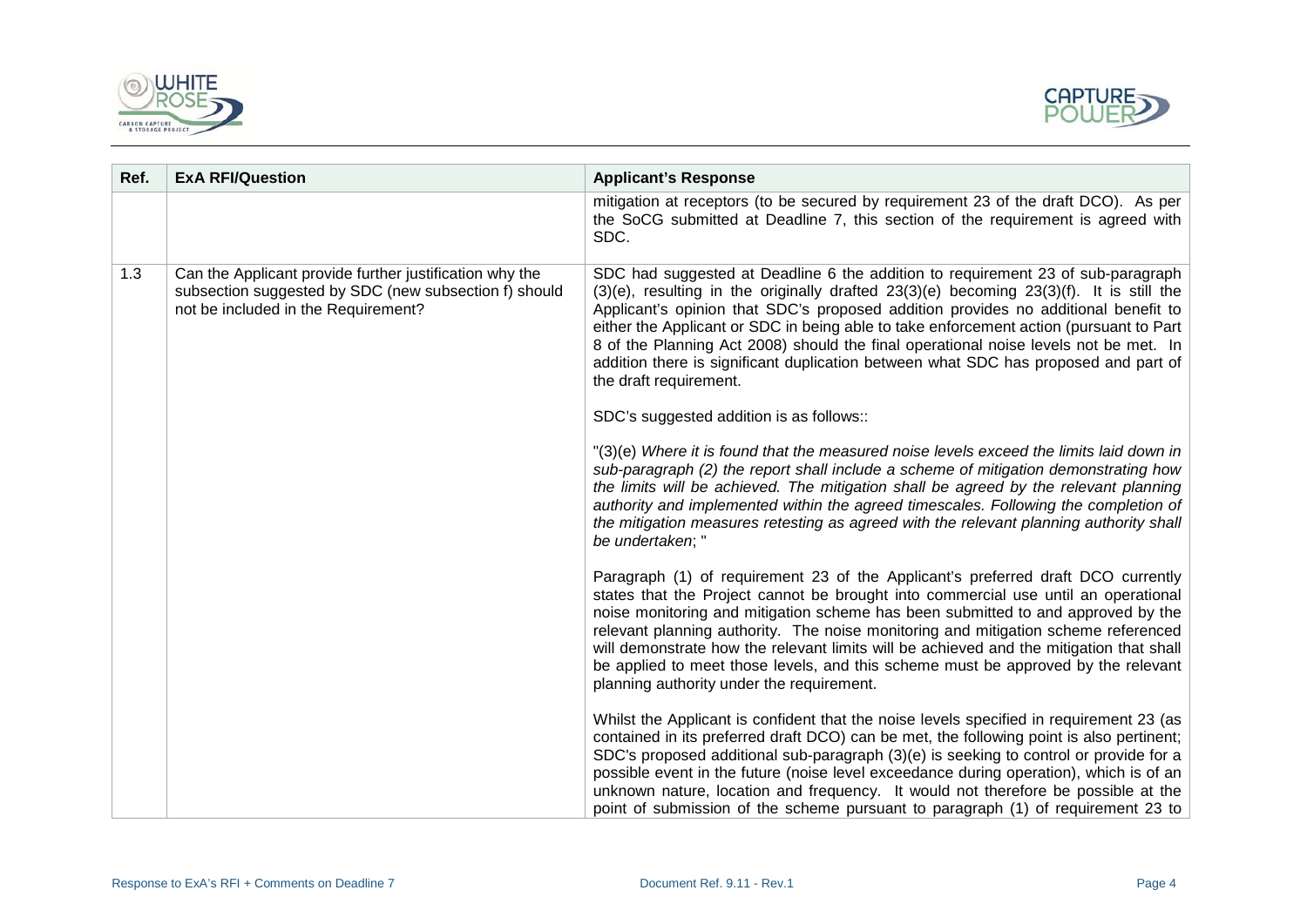



| Ref. | <b>ExA RFI/Question</b> | <b>Applicant's Response</b>                                                                                                                                                                                     |
|------|-------------------------|-----------------------------------------------------------------------------------------------------------------------------------------------------------------------------------------------------------------|
|      |                         | identify what the appropriate measures to deal with that unknown issue might be.<br>Requiring those measures to be identified as part of the scheme would therefore be<br>futile and impossible to comply with. |
|      |                         | For these reasons the Applicant considers that there is no benefit or additional control<br>to be gained from the additional wording for the scheme of mitigation as proposed by<br>SDC.                        |

### *Table 2.2 - Applicant's Comments on Deadline 7 Submissions*

<span id="page-8-0"></span>

| <b>Interested Party</b>                                                                                                                                                                                                                                       | <b>Applicant's Comments</b>                                                                                                                                                                                                                                                                                                                                                                                                                                                                                                                                                                   |
|---------------------------------------------------------------------------------------------------------------------------------------------------------------------------------------------------------------------------------------------------------------|-----------------------------------------------------------------------------------------------------------------------------------------------------------------------------------------------------------------------------------------------------------------------------------------------------------------------------------------------------------------------------------------------------------------------------------------------------------------------------------------------------------------------------------------------------------------------------------------------|
| <b>Environment Agency - Letter dated 23 September 2015</b>                                                                                                                                                                                                    |                                                                                                                                                                                                                                                                                                                                                                                                                                                                                                                                                                                               |
| The EA's states that it had spoken with the Applicant for the<br>Environmental Permit variation and had requested further<br>information with respect to noise. The letter goes on to indicate<br>that a Schedule 5 request will be issued shortly by the EA. | The Applicant for the Environmental Permit variation (Drax Power Ltd) has not<br>received a Schedule 5 notice from the EA at the time of this submission (7 October<br>2015). The Applicant provided the EA with information following a telephone<br>conference call on 11 September 2015 and is not aware of any further information<br>that the EA requires or will be requesting.                                                                                                                                                                                                         |
| Selby District Council - Email dated 5 October 2015                                                                                                                                                                                                           |                                                                                                                                                                                                                                                                                                                                                                                                                                                                                                                                                                                               |
| ExA RFI 1.3 - Comment and clarification regarding SDC's<br>response.                                                                                                                                                                                          | SDC has referred to the EA's 'Horizontal Guidance' on noise. The Applicant believes<br>that it has followed the requirements of this guidance, for example sourcing plant and<br>equipment with the lowest practicable sound power level.<br>SDC state that mitigation should be applied in the form of silencers and acoustic<br>hoods. The Applicant has identified those items of plant where silencers and hoods<br>would be beneficial and applied the necessary and appropriate mitigation to the plant.<br>This is explained in Document Ref. 9.10, Section 4, 'Mitigation at Source'. |
|                                                                                                                                                                                                                                                               | Selby DC state in the second paragraph of their response to ExA RFI 1.3 that "In<br>theory it would be possible to enhance the mitigation provided at this point to such a<br>degree that the levels would be acceptable to SDC could be achieved". This is not<br>correct. Section 3 of Document Ref. 9.10, 'Mitigation' focused on highest ranking<br>noise sources and concludes that it is not theoretically possible to enhance the                                                                                                                                                      |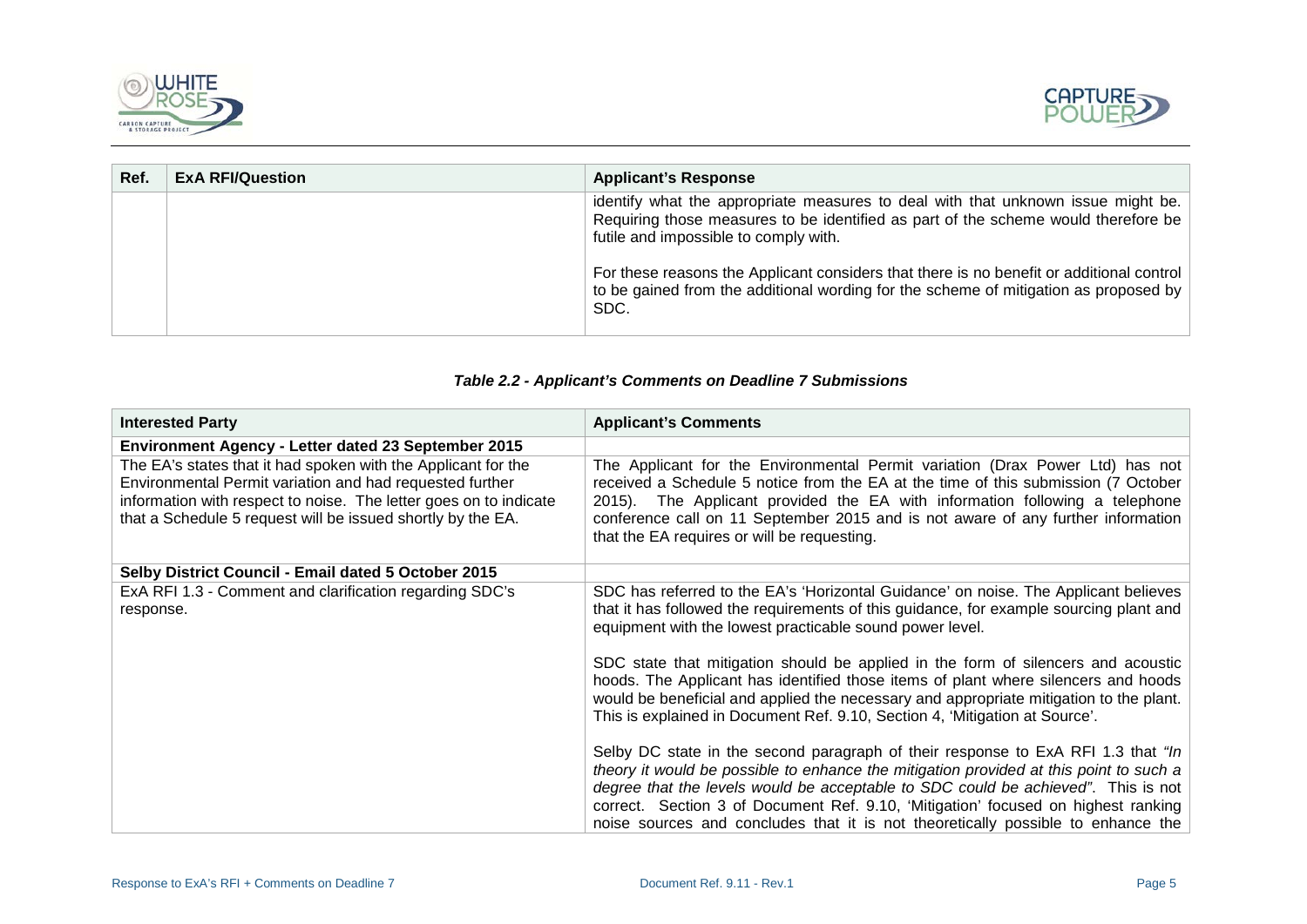



| <b>Interested Party</b>                                              | <b>Applicant's Comments</b>                                                                                                                                                                                                                                                                                                                                                                                                                                                                                                                                                                                                                                                |
|----------------------------------------------------------------------|----------------------------------------------------------------------------------------------------------------------------------------------------------------------------------------------------------------------------------------------------------------------------------------------------------------------------------------------------------------------------------------------------------------------------------------------------------------------------------------------------------------------------------------------------------------------------------------------------------------------------------------------------------------------------|
|                                                                      | mitigation to such a degree that the levels would be acceptable to SDC. That<br>conclusion is reached having:<br>applied appropriate mitigation to the highest ranking noise sources; and<br>(a)<br>considered potential mitigation for lower ranking noise sources - the conclusion<br>(b)<br>being that even removing those items entirely from the noise model would not<br>achieve a material reduction in noise levels.<br>The Applicant notes the comment that "SDC does not have the technical knowledge<br>to appraise the applicant's argument in regard to this issue", which accords with the<br>position as stated by SDC at the meeting of 15 September 2015. |
| ExA RFI 1.4 - Comment and clarification regarding SDC's<br>response. | The Applicant submitted the PEIR in June 2014 and these documents were issued to<br>all relevant consultees including SDC. The PEIR included a chapter on noise and<br>vibration entitled 'Noise and Vibration Preliminary Environmental Information<br>Technical Report'. Section 4.3 of this document, entitled "Assessment of Potential<br>Effects During Operation' included the following text which introduced the WHO<br>criteria:<br>"Other benchmark criteria are provided by the World Health Organisation (WHO) that                                                                                                                                            |
|                                                                      | gives guidelines for avoiding disturbance at night which vary between 40 and 45 dB<br>LAeg (depending on which version of the guidance is used). These noise targets,<br>which apply outside a building, are based on preserving good standards for sleep<br>within the building(1). The night-time criterion does not aim primarily to preserve<br>residential amenity outside the buildings and is less stringent than BS4142 criteria in<br>areas where baseline noise levels are low."                                                                                                                                                                                 |
|                                                                      | Section 4.3 also stated that the Applicant would apply these criteria to assess the<br>Project:                                                                                                                                                                                                                                                                                                                                                                                                                                                                                                                                                                            |
|                                                                      | "During the day a noise threshold outside of buildings (of 55 dB LAeq), below which<br>noise impacts are not expected for external areas, has also been adopted based on<br>WHO standards when defining lower levels at which mitigation will be considered for<br>consented transport schemes. WHO does not suggest that the use of this guidance<br>should be limited to transport schemes and the noise from the Project has been                                                                                                                                                                                                                                       |